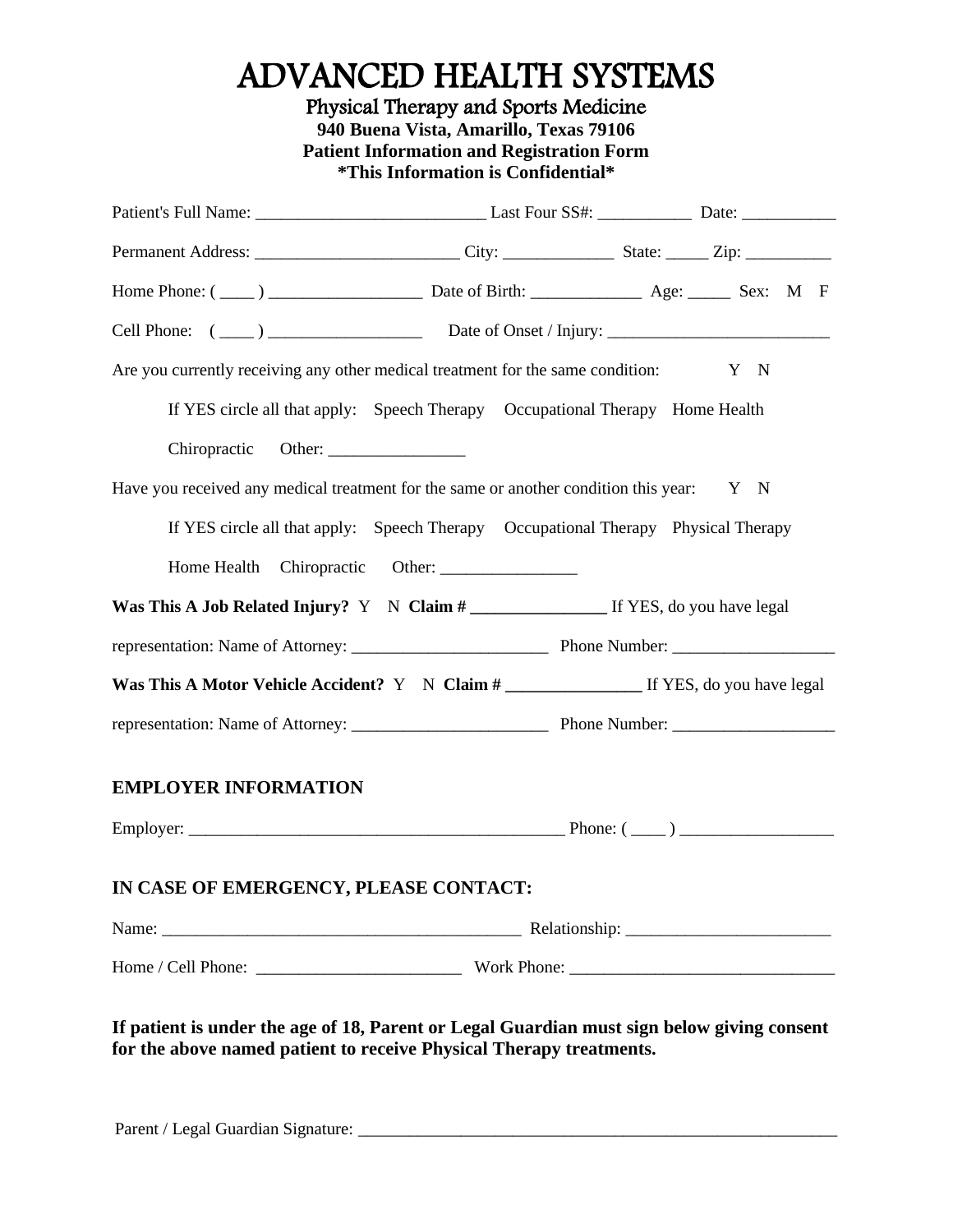## AUTHORIZATION FOR TREATMENT

Physical Therapy is a patient care service provided in response to a wide range of medical care needs of outpatients of all ages, five days a week.

The purpose of physical therapy is to treat disease, injury, and disability by evaluation, examination, testing, and use of rehabilitative procedures, manipulations, massage, exercises, and physical agents including, but not limited to, mechanical devices, heat, cold, air, light, water, electricity, and sound in the aid of diagnosis or treatment; to obtain for the physician information needed in diagnosing, and evaluation of patients; to prevent or minimize residual physical and mental disability; to aid the patient in achieving their maximum potential within their capabilities; and to accelerate convalescence and reduce the length of the functional recovery. All procedures will 'be thoroughly explained to you before you are asked to perform them.

You are not expected to experience any increase in your current level of pain or discomfort. You should attempt to stop each procedure before you experience any increase in your current level of pain or discomfort. You are expected to cooperate fully with the evaluation and stop any test or treatment before any increase in your current level of pain or discomfort.

There are certain inherent risks with Physical Therapy Treatment because you will be asked to exert effort and perform activities with increasing degrees of difficulty that could cause an increase in your current level of pain or discomfort, or an aggravation to your existing injury.

There is also a possibility that you could experience a new injury, but this risk is small and you will be able to control any procedure by stopping if you feel any increase in pain or discomfort. You will also be able to stop treatment if you feel any discomfort in any other part of your body. The evaluator will take every precaution to insure that you are protected from any potentially hazardous situations and you will never be forced to perform any procedure that you do not wish to perform.

I acknowledge that I have read and understand the Authorization for Treatment. Based on the above information, I agree to cooperate fully and to participate in all physical therapy procedures and to comply with the plan of care as it is established. Also, if I am currently pregnant or receiving, or have ever received treatment for any malignancies, I will be certain to disclose this information to the physical therapist.

**Date \_\_\_\_\_\_\_\_\_\_\_\_\_\_\_\_\_ Patient's Signature \_\_\_\_\_\_\_\_\_\_\_\_\_\_\_\_\_\_\_\_\_\_\_\_\_\_\_\_\_\_\_\_\_\_\_\_\_\_**

| Date | Witness Signature |  |
|------|-------------------|--|
|      |                   |  |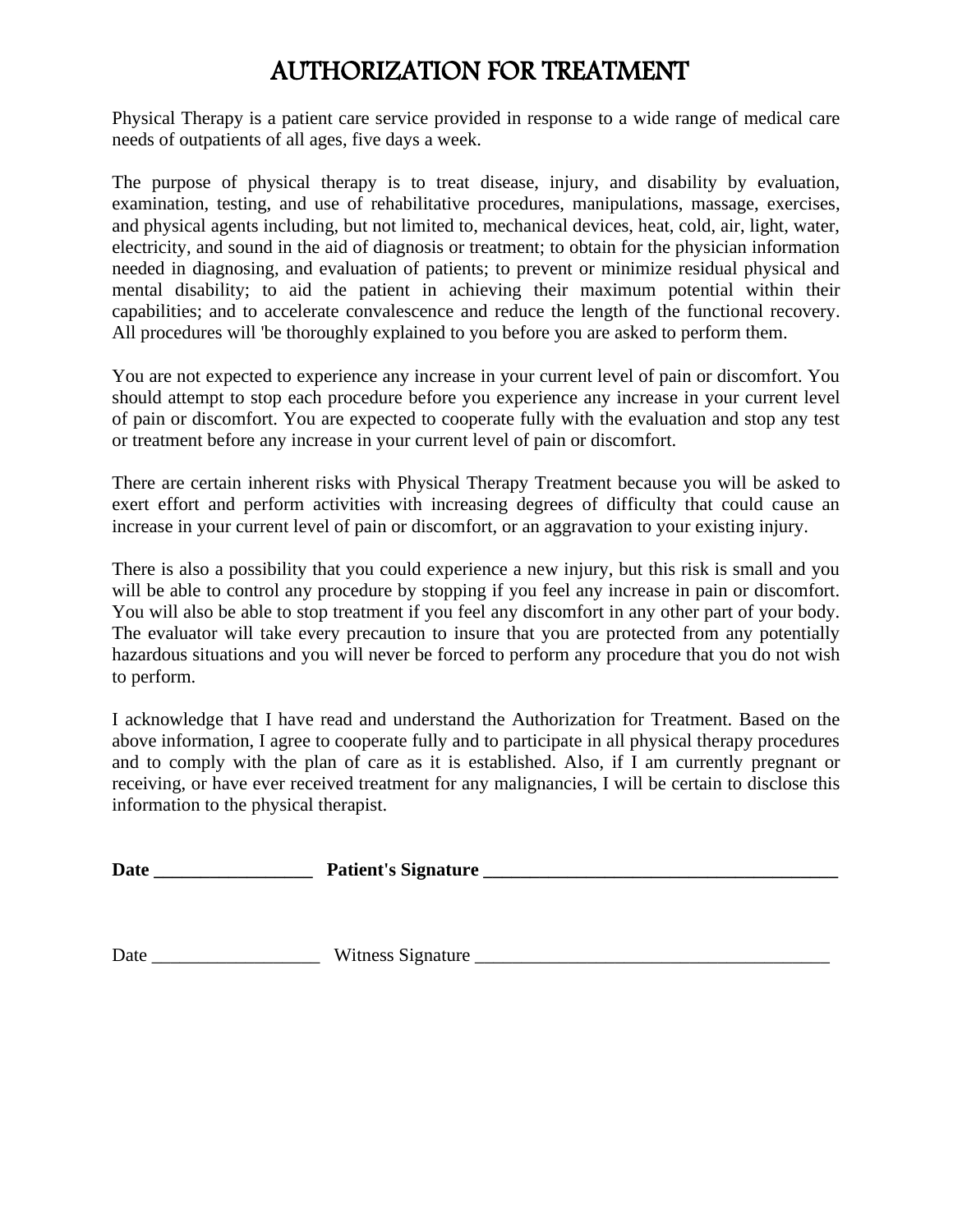#### **THIS NOTICE DESCRIBES HOW MEDICAL INFORMATION ABOUT YOU MAY BE USED AND DISCLOSED AND HOW YOU CAN GET ACCESS TO THIS INFORMATION.**

#### **PLEASE REVIEW IT CAREFULLY.**

This Notice of Privacy describes how we may use and disclose your protected health information (PHI) to carry out treatment, payment or health care operations and for other purposes that are permitted or required by law. It also describes your rights to access and control your protected health information. "Protected Health Information" is information about you, including demographic information, that may identify you and that relates to your past, present or future physical or mental health or condition and related health care services.

#### **USES AND DISCLOSURES OF PROTECTED HEALTH INFORMATION**

Your protected health information may be used and disclosed by your therapist, our office staff and others outside of our office that are involved in your care and treatment for the purpose of providing health care services to you, to pay your health care bills, to support the operation of the therapist's practice, and any other use required by law.

**Treatment:**We will use and disclose your protected health information to provide, coordinate, or manage your health care and any related services. This includes the coordination or management of your health care with a third party. For example, your protected health information may be provided to a physician to whom you have been referred to ensure that the 'physician has the necessary information to diagnose or treat you.

**Payment:**Your protected health information will be used, as needed, to obtain payment for your health care, services. For example, obtaining approval for physical therapy treatment may require that your relevant protected health information be disclosed to the health plan to obtain approval for treatment.

**Health Care Operations:**We may use or disclose, as-needed, your protected health information in order to support the business activities of your therapist's practice. These activities include, but are not limited to, quality assessment activities, employee review activities, training of healthcare students, licensing, and conducting or arranging for other business activities. For example, we may disclose your protected, health information to healthcare students that see patients at our office. In addition, we may use a sign-in sheet at the registration desk where you will be asked to sign your name and indicate your therapist. We may also call you by name in the waiting room when your therapist is ready to see you. We may use or disclose your protected health information, as necessary, to contact you to remind you of your appointment.

We may use at disclose your protected health information in the flowing situations, without your authorization. These situations include: as Required By Law, Public Health issues as required by law, Communicable Diseases: Health Oversight: Abuse or Neglect: Food and Drug Administration requirements: Legal Proceedings: Law Enforcement: Coroners, Funeral Directors and Organ Donation: Research: Criminal Activity: Military Activity and National Security: Workers Compensation: Inmates: Required Uses and Disclosures: Under the law, we must make disclosures to you and when required by the Secretary of the Department of Health and Human Services to investigate or determine our compliance with the requirements of Section 164.500. **Other Permitted and Required Uses and Disclosures**: Will Be Made Only With Your Consent, Authorization or Opportunity to Object unless required by law.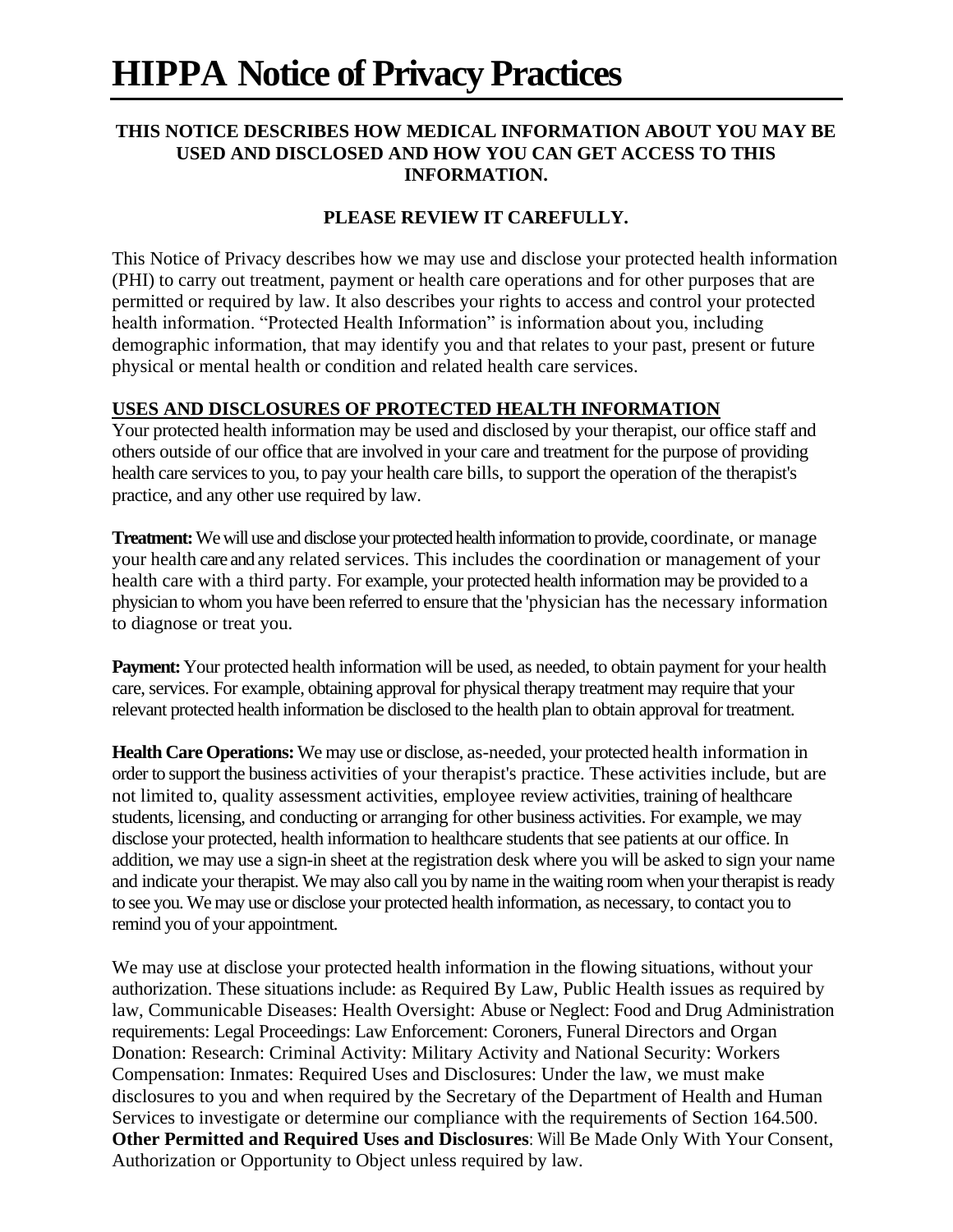**You may revoke this authorization**, at any time, in writing, except to the extent that your therapist or the therapist's practice has taken an action in reliance on the use or disclosure indicated in the authorization.

#### **Your Rights**:

Following is a statement of your rights with respect to your protected health information.

**You have the right to inspect and copy your protected health information**: Under federal law, however, you may not inspect or copy the following records; psychotherapy notes; information compiled in reasonable compiled in reasonable anticipation of, or use in, a civil, criminal, or administrative action or proceeding and protected health information that is subject to law that prohibits access to protected health information.

**You have the right to request a restriction of your protected health information**: This means you may ask us not to use or disclose any part of your protected health information for the purposes of treatment or payment. You may also request that any part of your protected health information not be disclosed to family members or friends who may be involved in your care or for notification purposes as described in this Notice of Privacy Practices. Your request must state the specific restriction requested and to whom you want the restriction to apply.

Your therapist is not required to agree to a restriction that you may request. If therapist believes it is in your best interest to permit use and disclosure of your protected health information, your protected health information will not be restricted. You then have the right to use another Healthcare Professional.

**You have the right to request to request to receive confidential communications from us by alternative means or at an alternative location. You have the right to obtain a paper copy of this notice from us, upon request**, even if you have agreed to accept this notice alternatively i.e. electronically.

**You may have the right to have your therapist amend your protected health information**. If we deny your request for amendment, you have the right to file a statement of disagreement with us and we may prepare a rebuttal to your statement and will provide you with a copy of any such rebuttal.

#### **You have the right to receive an accounting of certain disclosures we have made, if any, of your protected health information**.

We reserve the right to change the terms of this notice and will inform you by mail of any changes. You then have the right to object, or withdraw as provided in this notice.

**Complaints:** You may complain to us or to the Secretary of Health and Human Services if you believe your privacy rights have been violated by us. You may file a complaint with us by notifying our privacy contact of your complaint. **WE WILL NOT RETALIATE AGAINST YOU FOR FILING A COMPLAINT.**

This notice was published and becomes effective on/or before **April 14, 2003**.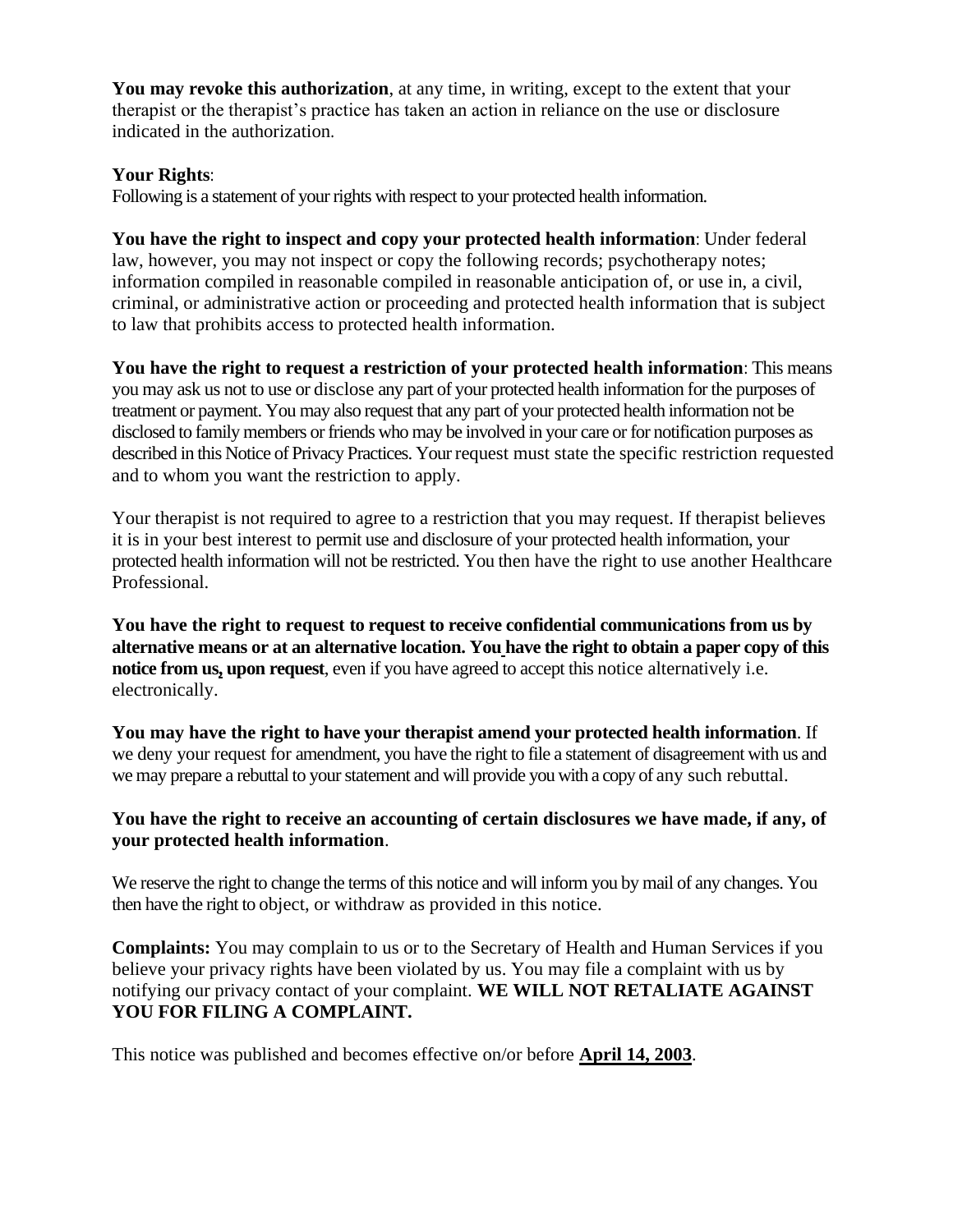**We are required by law to maintain the privacy of, and provide individuals with, this notice of our legal duties and privacy practices with respect to Protected Health Information. If you have any objections to this form, please ask to speak with our HIPPA Compliance Officer in person or by phone at (806) 358-7474.**

Signature below is only an acknowledgement that you have received this notice of our Privacy Practices.

\_\_\_\_\_\_\_\_\_\_\_\_\_\_\_\_\_\_\_\_\_\_\_\_\_\_\_\_\_\_\_ \_\_\_\_\_\_\_\_\_\_\_\_\_\_\_\_\_\_\_\_\_\_\_\_\_\_\_\_\_\_\_\_ \_\_\_\_\_\_\_\_\_\_\_\_\_\_ Print Name Patient's Signature Date